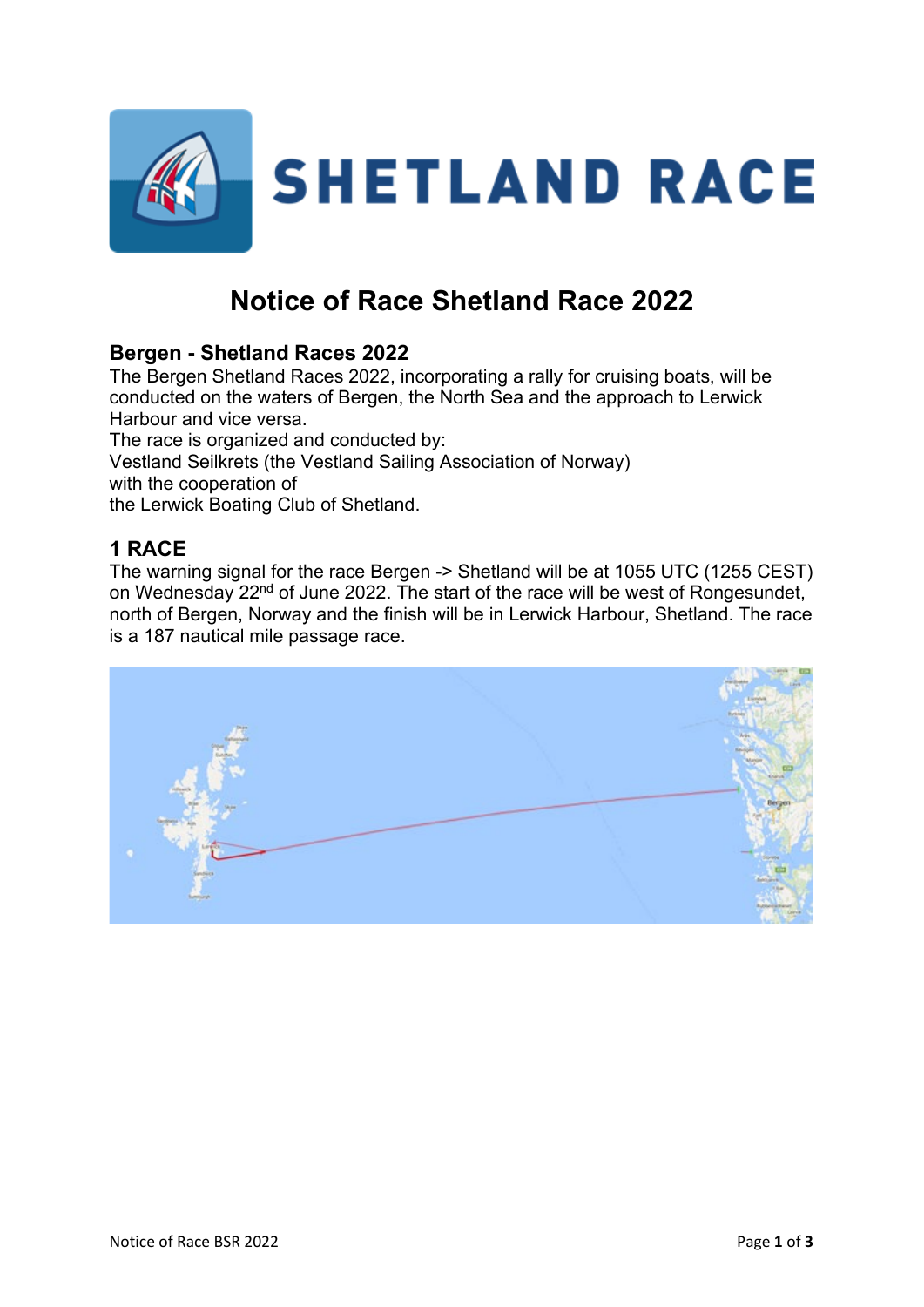The warning signal for the return race to Bergen will be at 0755 UTC (0855 BST) on Sunday 26<sup>th</sup> of June 2022. The start of the return race will be in Lerwick Harbour, Shetland and the finish will be in outer Korsfjorden, south of Bergen, Norway. The return race is a 187 nautical mile passage race.



Details of the courses will be included in the Sailing Instructions ("SI").

# **2 RULES**

#### **2.1 General**

The race is regulated under [World Sailing OSR Category 3 race with Life Raft.](https://d2cx26qpfwuhvu.cloudfront.net/sailing/wp-content/uploads/2022/02/16130828/OSR-Monohull-Category-3-Liferaft-Extract-22v2.pdf) Attention: Significant changes, effective January 2021:

Extract:

#### **3.29 Communications Equipment, GPS, Radar, AIS**

3.29.13 an AIS Transponder which either:

3.29.13 a) shares the masthead VHF via a low loss AIS antenna splitter; or

3.29.13 b) has a dedicated AIS antenna not less than 38 cm (15") in length mounted with its base not less than 3 m (10 ') above the Waterline and co-oxial feeder cable with no more than 40 % power loss.

Amendments to category 3 with Life Raft:

At least the skipper or one crew member shall have ISAF Approved Offshore Personal Survival Training course.

Boats carrying propane are required by Lerwick Harbour to have a gas detector installed. The race will be governed by the current versions of:

- [The rules as defined in the Racing Rules of Sailing \(RRS\) for 2021-2024](https://www.sailing.org/tools/documents/WSRRS20212024FinalwithChgsandCorrecns201113-%5b27417%5d.pdf)
- [The International Regulations for Preventing Collisions at Sea \(IRPCAS\)](http://webarchive.nationalarchives.gov.uk/20121107103953/http:/www.dft.gov.uk/mca/msn_1781-2.pdf)
- [World Sailing Equipment Rules of Sailing](https://www.sailing.org/tools/documents/EquipmentRulesofSailing20212024-%5b26661%5d.pdf)
- [World Sailing OSR Category 3 race with Life Raft](http://www.sailing.org/tools/documents/mo3life180104-%5b23485%5d.pdf)

This Notice of Race ("NoR"), except as any of these are modified by the Sailing Instructions.

#### **2.2 International Regulations**

Whilst a boat in the Cruising Division is operating under its engine, the relevant parts of the International Regulations for Preventing Collisions at Sea will replace the rules of RRS, Part 2 in their application to that boat.